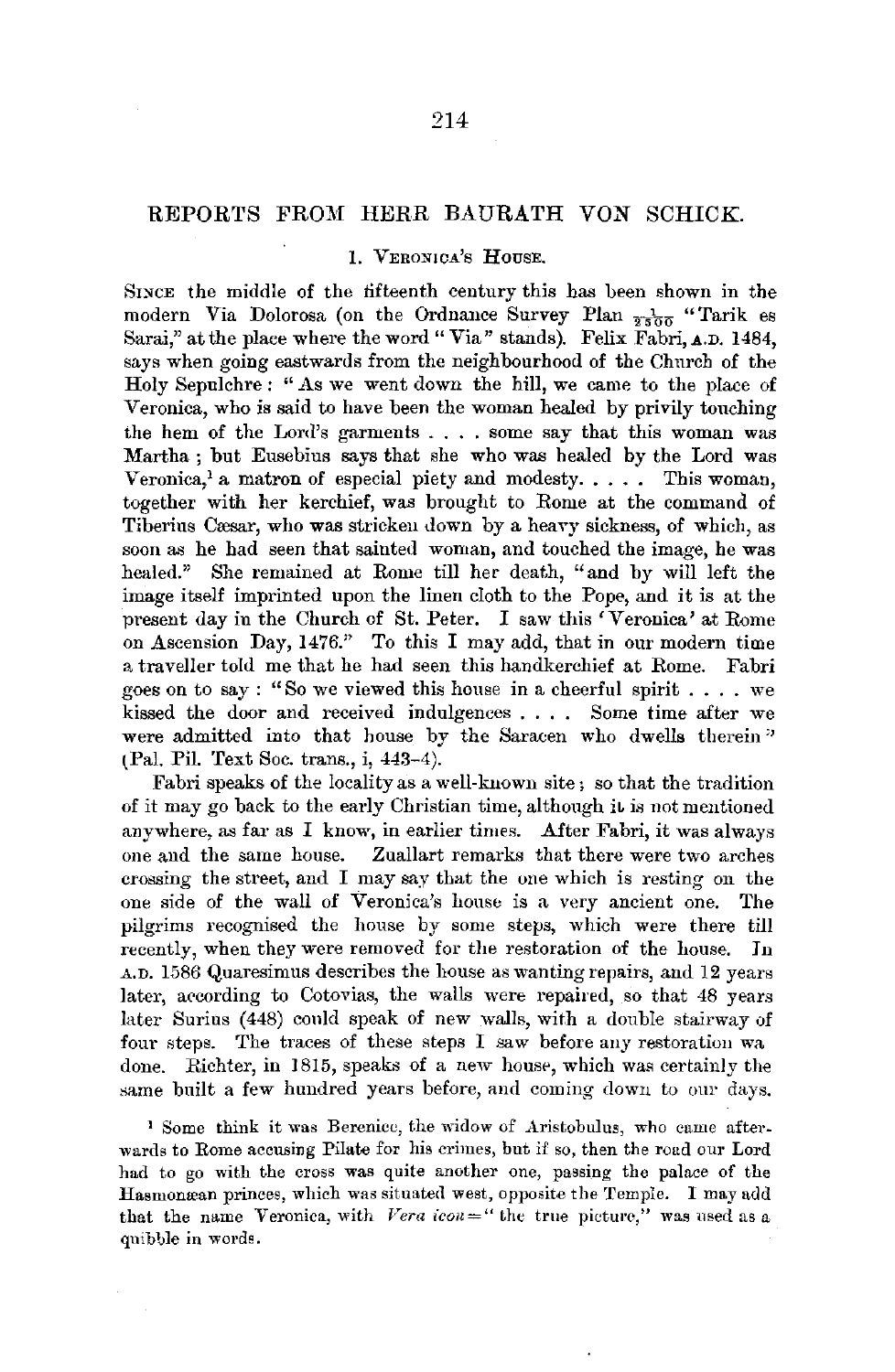The upper part of the house was built like nearly all the houses of Jerusalem after the Crusaders' time, but the lower part was much more ancient, as the excavations proved. During many centuries it was believed that a church had stood here, although they could not mention any traces of such.

The recent excavations brought to light very old masonry, some very large stones, and showed the rock to be near the surface, but the chief part was a place about 13 metres long, 6 metres wide, and from 3 to 4 metres high; 12 low, or depressed, arches of hewn stones crossed it, leaving spaces between from one to the other, about 0·45 wide, which then were covered up with flat stones. The whole is exactly like the " Credo " on Mount Olivet. The united Greeks, who have bought this house and are doing the excavations and restorations, would have liked that I should say this remarkable place has once been a church. But I saw no *apse* or anything that one may be sure to have been part of a church, although it may have been some sanctuary or place for worship. In the last four or five centuries it had been a cistern, hut it is now made into a kind of sanctuary. Over it, and more north, where there stood some rooms, a spacious new church has been built, with rows of pillars, and covered at the crosspoint with a dome. The house has now three entrances-the western one, on the site of the ancient entrance to the house, goes to a passage and some steps up to the new church and the small convent; the next leads into the vaults and old chambers; and the third, or eastern one, into a room situated under the new church, with some figures of life size showing the scene which once took place here-Veronica wiping away the sweat from the countenance of the cross bearer, Simon and Roman soldiers standing by. This room is lighted by two large windows towards the street, and over the two (still existing) arches crossing the street there are a few chambers.

Behind the arches under the main building the Greeks cleared out some other places, intending to make a cistern there ; it is towards the hill, and all is full of earth. By this excavation there were found several old ornamented stones, and also one with a Greek inscription of which I have already sent a copy. There were recently found most curious arrangements, built up by bricks, with various pipes, as it seems, for water, and others certainly for smoke, or a kind of chimney, so that it is difficult to say what the place once had been. I think it was a bath, but the Greek priest thinks it was something else. To me it seems these choked-up places at the back have been buried for more than a thousand years. Unhappily the tiles are without any mark. They are not Roman; so I think they may date back to the Jewish time.

This house of Veronica is now the VIth station of the Latin Calvary road or Via Dolorosa.

### 2. HEROD'S HousE.

About a year ago a German Roman Catholic priest, in a letter to me, put many questions on topographical points, and remarked  $:$  -  $\lq$  The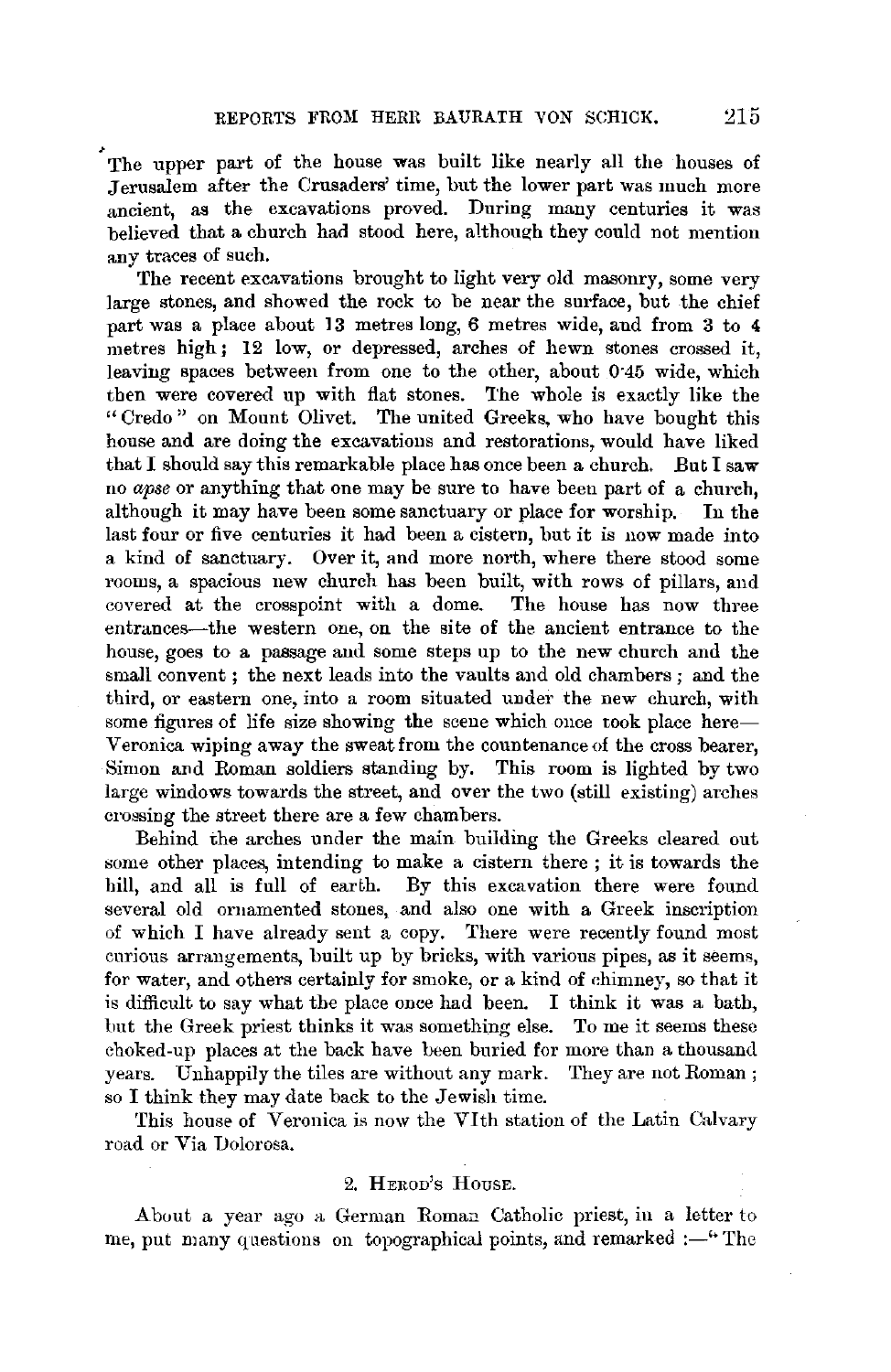palace of Herod is mentioned by most of the pilgrims in nearly all centuries of the Christian era, but very seldom visited. Count Solms, A.D. 1496, saw it by special favour of the Moslems. It was north of Pilate's house or the site of the former tower of Antonia. As Herod Antipas came to Jerusalem as a pilgrim, he could not use one of the three palaces of his father, as they were now Imperial, so he had another palace where he could lodge during his stay in Jerusalem. Very likely it was not a large one, notwithstanding it would be an interesting building and well worth looking for. Please let me know what you know of it.''

In order to be able to answer this gentleman, I went there and inspected the house, which is now in some parts ruined ; but when I came here in A.D. 1846 it was still good, and shown to me as Herod's Palace. Owing to its various coloured stones and high situation it is very conspicuous.

According to Tobler(" Top. Jer.," i, p. 649), it is first mentioned in the fourteenth century. Gumpenberg (A.D. 1449) makes the building *200* paces distant from the house of Pilate, on a height, to which a road Fabri (Pal. Pil. Text Soc. trans., i, 451), 35 years later, says  $:$  -" Leaving the aforesaid house, we came to another street leading upwards from it. Here we left the street down which we had come from Calvary, mounted up this street, and came to a great house, which was the house of King Herod .... to which the Lord Jesus was brought from Pilate up this ascent. Herein he was scoffed at by Herod's army . . . . We bowed ourselves to the earth and prayed before this house and received indulgences. During my first pilgrimage I was unable to obtain entrance to this house, because there was there a school of Saracen boys therein. In my second pilgrimage we were In my second pilgrimage we were suddenly driven away from the house because the Governor of the city kept his concubines in it..... So we hurried away that we might not offend the Governor." There can be no mistake in taking the very house which is shown to-day as the one seen by Fabri. In examining it I found in the lower story a few very strong arches, but all the rest ,seems to be Saracenic.

The site was excellent for a palace, and having roads on three sides it stood somewhat isolated. The old aqueduct passed about 12 feet distant from its south side or chief front, and there was there a kind of terrace formed by the rock. Opposite the gate of this house was a round pool .cut into the rock, and fed by the aqueduct. The house was a compact ,one, having no courtyard in its centre. It has still an entrance on the sonth side, and also one on the eastern, which was made in the time of the Saracens, and is situated between the strong arches mentioned. It has two stories, partly even three, and on the western side there is a mosque, once the largest room of the house. It has also two cisterns ; the size of them I cannot tell. One side of the house is inhabited by -Christians, the other by Mohammedans. The look-out from the upper .. windows and the terraces of the roof is very nice, embracing a great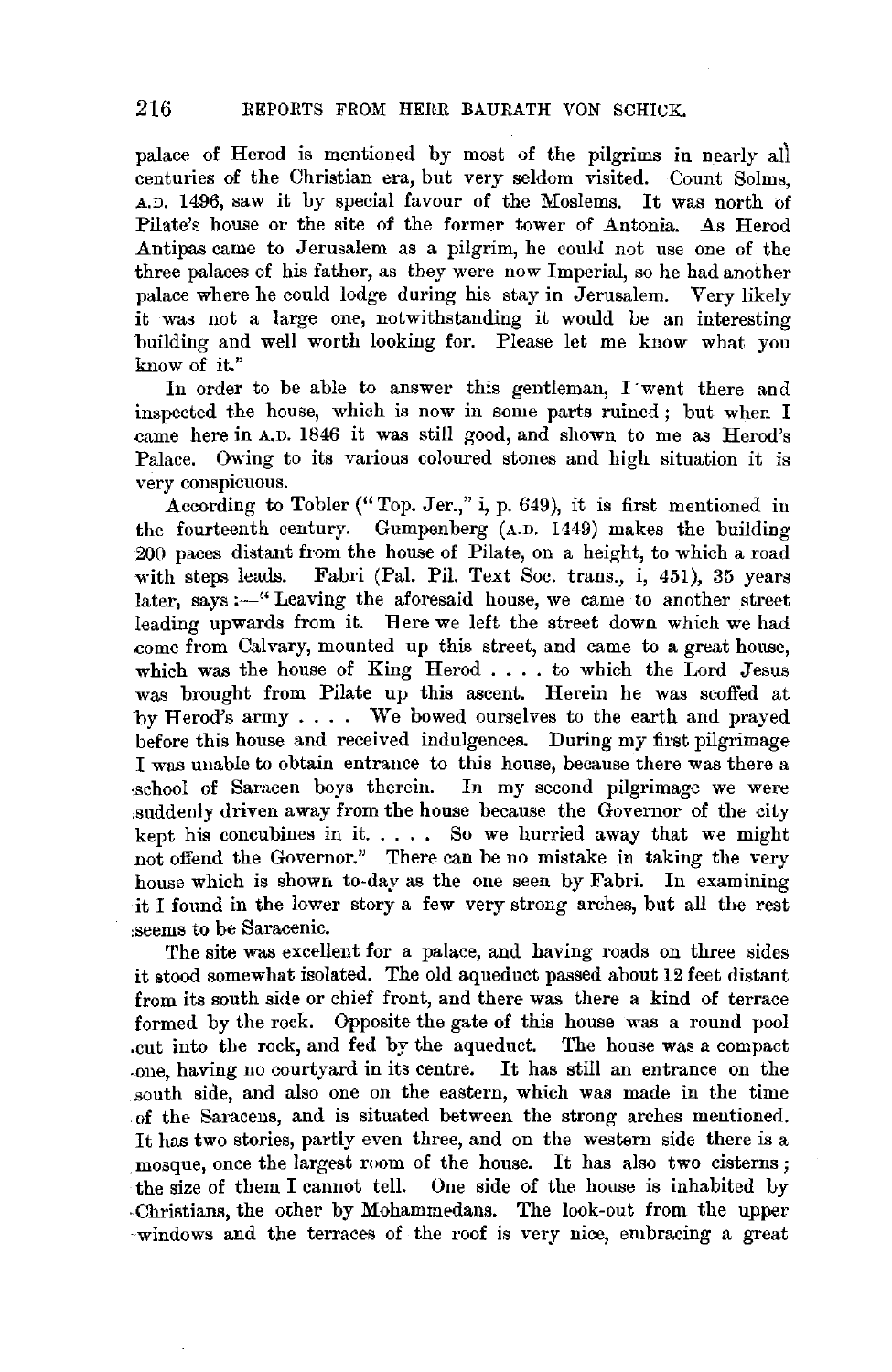part of the holy city. Pillars and other similar architectural remains I have not found. A little higher up on the hill, and behind this house. stands quite alone and separated from other buildings, the *llfedinet Hamra,* or Red Minaret, which is no more in use, and, as it seems, ill-famed by the Mohammedans.

#### 3. MOSQUE IN THE STREET "SUWEIKAT ALLUN."

As some ancient writers speak of convents, &c., near David's tower, and as there is in its neighbourhood, in the street "Suweikat Alhm," a mosque (but nearly always locked up), I wished to see it, in hope to find one of those old little churches, but failed. The Moslem who had the key which opens. the gate close to the street gave it to me. On passing the door one comes into an uncovered passage, and a few steps further to another door, which I found open. The room inside is large but bare of everything. On the south side is a mihrab, and in the east wall a recess, as if there had been once a door, or rather, as I think, a stair there. Of an apse I could see nothing, and the whole building is not very old. It may have been afterwards rebuilt as a mosque on a former Christian place of worship.

4. CHURCH OF MAR JIRIAS OF THE GREEKS.

Its situation is marked under 19 in the Ordnance Survey Plan of Jerusalem, scale  $\frac{1}{2500}$ , some distance east of the Latin Convent St. Salvador, in the street called "Harat Deir el Franj." It is a kind of convent and pilgrim-house with a church. There arose in June last a rumour that from one of the pictures in this church water was running out, and many people went there to see it, judging it to be a bad omen. After a few days I also went there to see the miracle, but found the place dry; and the priest said that only for three days water came out from this picture, which represents, as he told me, the Archangel Michael. In the decorated thin wall behind the altar there are three openings: the middle larger, and the side ones narrower. In each of these openings stands a picture in half relief of brass and gilded. The southern one represents the Archangel Michael, and there the water had run out, first in a little stream, and then dropping more and more slowly, until it ceased. I took advantage of the occasion to measure the church, and send herewith a plan of it. The building seems, as far as I could judge, to be Byzantine.

The Greeks have another Church of Mar Jirias outside the city, opposite the castle, and there is the place for curing persons who are insane. When brought there these poor people are bound to iron chains fixed in the wall, so that they cannot move much. At El Khudr, near Solomon's Pools, the Greeks have another establishment of\_the same kind.

#### 5. THE COPTIC MAR JIRIAS CHURCH.

Marked 12 in the Ordnance Survey Plan  $\frac{1}{2.500}$ , situated west of the Birket Hammam el Batrak, or Hezekiah's Pool. There is a Coptic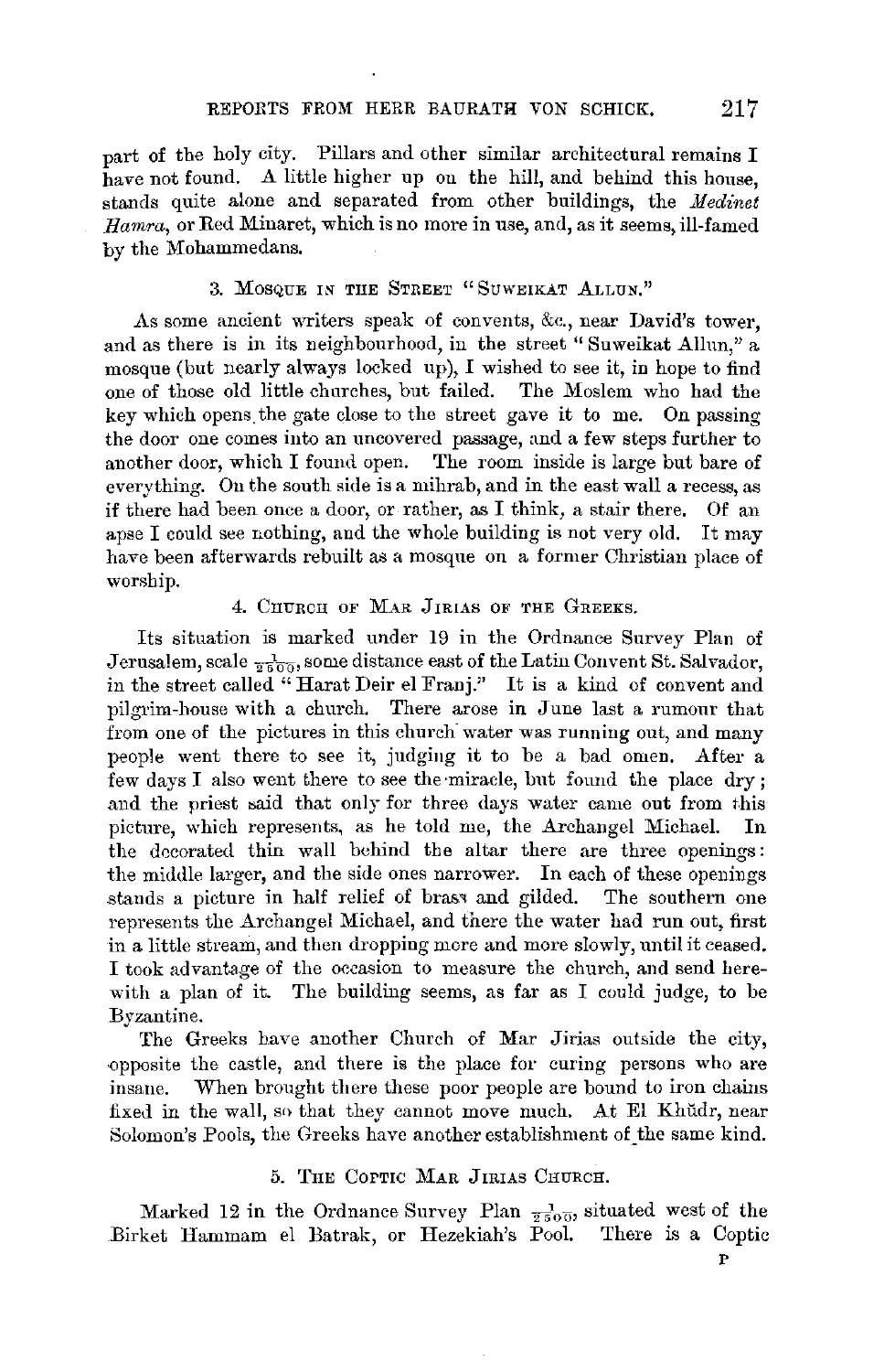convent and pilgrim-house with an old church. But they are now about to make great alterations, to abandon the old, partly-decayed buildings, and erect new ones in a much better manner. I have examined and measured the old church, of which I enclose a plan. It is rather a dark place, having no proper windows. The entrance is on the north side. The outer walls may ouce have had windows, but I could see nothing of them, and very likely before the upper building was put on. The central part may have been covered with a dome (?) At the north-western corner of the whole building is a dark, small room, which seems to have once been also a kind of church, and there, between the latter and the main church, is a little dark cell, where insane people were brought and bound to the iron chains-which are still there fixed in the wall--to become cured by Mar Jirias or the El Khŭder (St. George). The modern hospitals have made these procedures with insane people unnecessary; so that the holy Saint Jirias has less to do now than before. Jirias, or El Khuder, is held in great esteem by the natives, not only by Christians but also by Mohammedans. *(See Quarterly Statement*, 1888, p. 69 ; 1894, p. 36, note by Dr. Chaplin.)

#### 6. SOMB OLD REMAINS.

(a) *Abraham's Convent.*-Under the Greek Convent of Abraham, which is part of the Church of the Holy Sepulchre, or rather at the south of it, east of the churchyard, is, behind the Armenian Church of St. John, a kind of a cellar or magazine. The lowest part of a former church building with clumsy thick walls, the southern part of it can be seen as a ruin in the Abyssinian Convent. This underground place seems to have been a crypt. The Greek Archimandrite Ephthemius has altered aud much improved Abraham's Convent, and also some light was brought into this dark underground place, so that I could more closely examine it. I found there rock-cut tombs, not Jewish, but Christian, *i.e.,* a kind of trough, cut into the rock, also the walls of this place are partly rock. Over the entrance door, which is about 8 feet wide, is an interesting



lintel, upon which I hoped to fiud some marks or inscription, hut found nothing. It is an immense stone, about 12 feet long, and in section as shown in the accompanying drawing. These cuttings, like steps on the